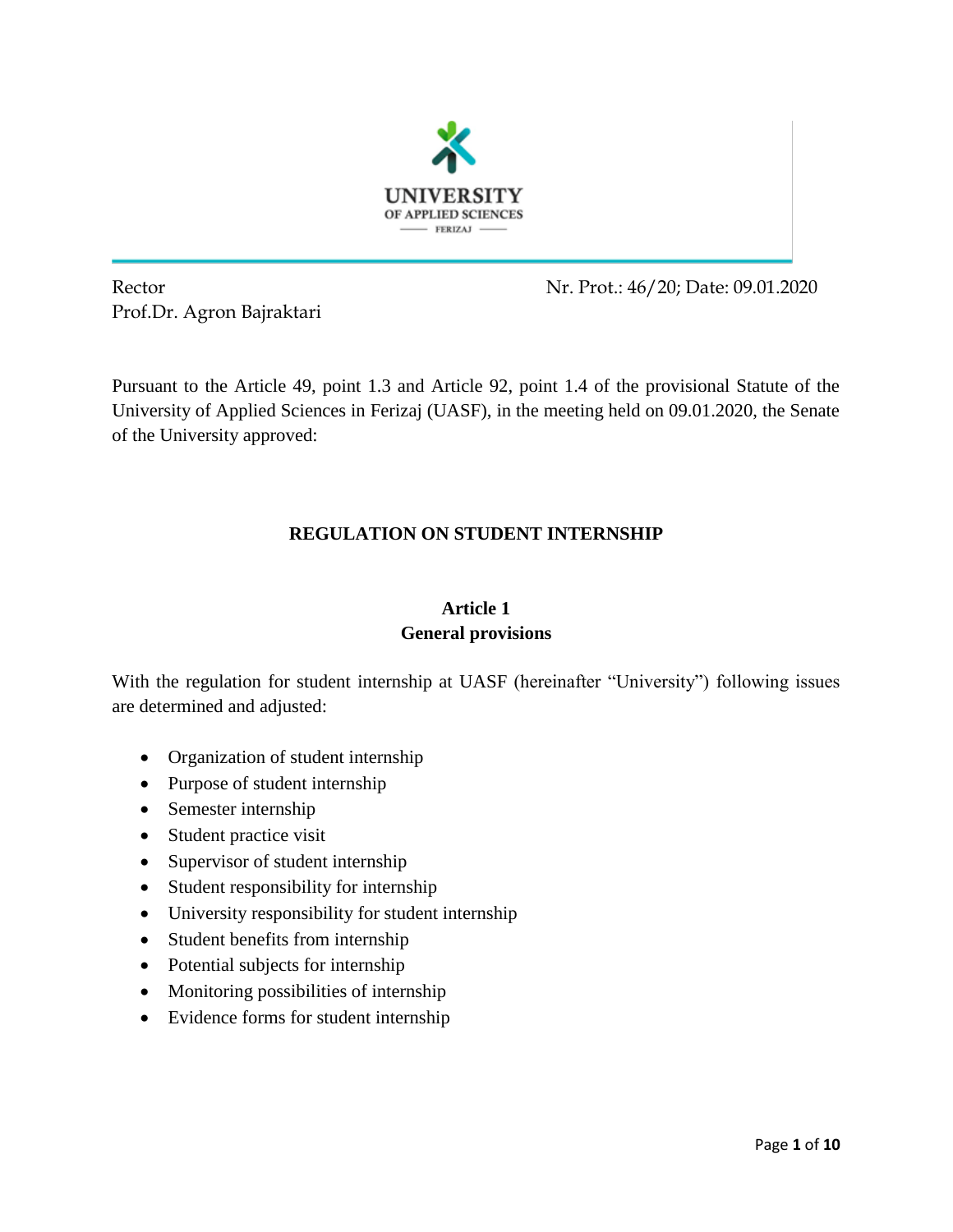# **Article 2 Organization of student internship**

The student internship is carried out within University institutes for the respective programs, while a large part of it is realized in the enterprises with which the University has Memorandums of understanding. The objectives of the student internship are determined ahead and are intertwined with the curricula, meaning that they actively reflect in what the student is learning. The type of internship is determined depending on the field of study and based on the academic program (syllabus), which is monitored by evaluating with grades or ECTS.

# **Article 3 Purpose of student internship**

The purpose of conducting student internship is the linkage of theoretical skills with practice in a real workplace so that students are better trained for the chosen profession.

# **Article 4 Semester internship**

The semester internship is organized based on the academic program (syllabus), which is monitored by the subject teacher as well as by relevant field expert in the enterprise, and accordingly graded and awarded with ECTS.

## **Article 5 Student practice visit**

The type of practice is determined depending on the field of study and on the subject taught within a semester. This type of internship can be a one-day practice visit in the company, during which either the professor or the expert of the company informs the students more closely about the purpose of the visit.

# **Article 6 Supervisor of student internship**

The supervisor of the student internship is the subject teacher and the expert form the company, who supervise the students as well as other processes that influence their training, including here eventual accidents that might occur due to negligence or inadequate information. The supervision is conducted according to the provisions of the Memorandum of Understanding,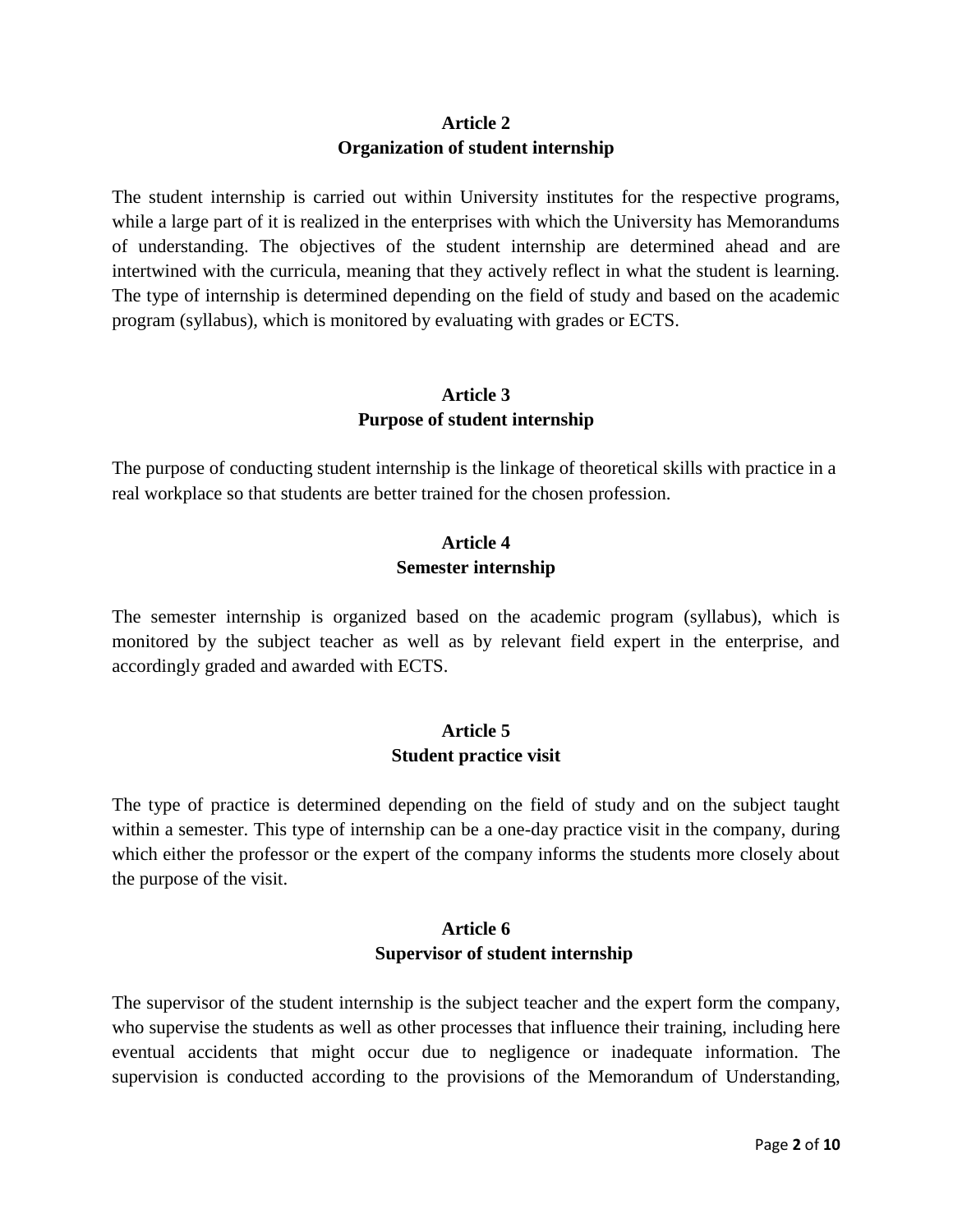which is signed between the University and the economic entity within which the internship is carried out.

**House order where the internship is conducted** – students must adhere to the house order set by the economic entity (factory), which enables the internship performance.

#### **Article 7**

The supervision of the internship within the institute is conducted in close cooperation with the subject teacher, the teacher of practical learning as well as laboratory technician. Discipline and rules of procedure must be followed strictly, while reducing costs and risk as well as while not wasting time.

#### **Article 8**

#### **Student responsibility for internship**

During the exercises of operational activities in order to realize the practical learning, the students are obliged not only to behave according to the rules, house order and code of ethics, but also to maintain machines, respectively equipment, otherwise financial responsibility as well as disciplinary actions will follow in accordance with the provisions of the Regulation on Disciplinary and Material Liability and of other applicable laws.

#### **Article 9**

#### **University responsibility for student internship**

The University is obliged to provide students with internships. Students' safety and protection against various hazards play an important role. The subject teacher is the person responsible for equipping the student with health care knowledge, depending on the nature of the work, that the student performs during the course of the internship.

## **Article 10**

#### **Student benefits from internship**

Perfection of their profession is what students benefit from the internship, which is based on linking theory with practice and which lasts and serves a lifetime.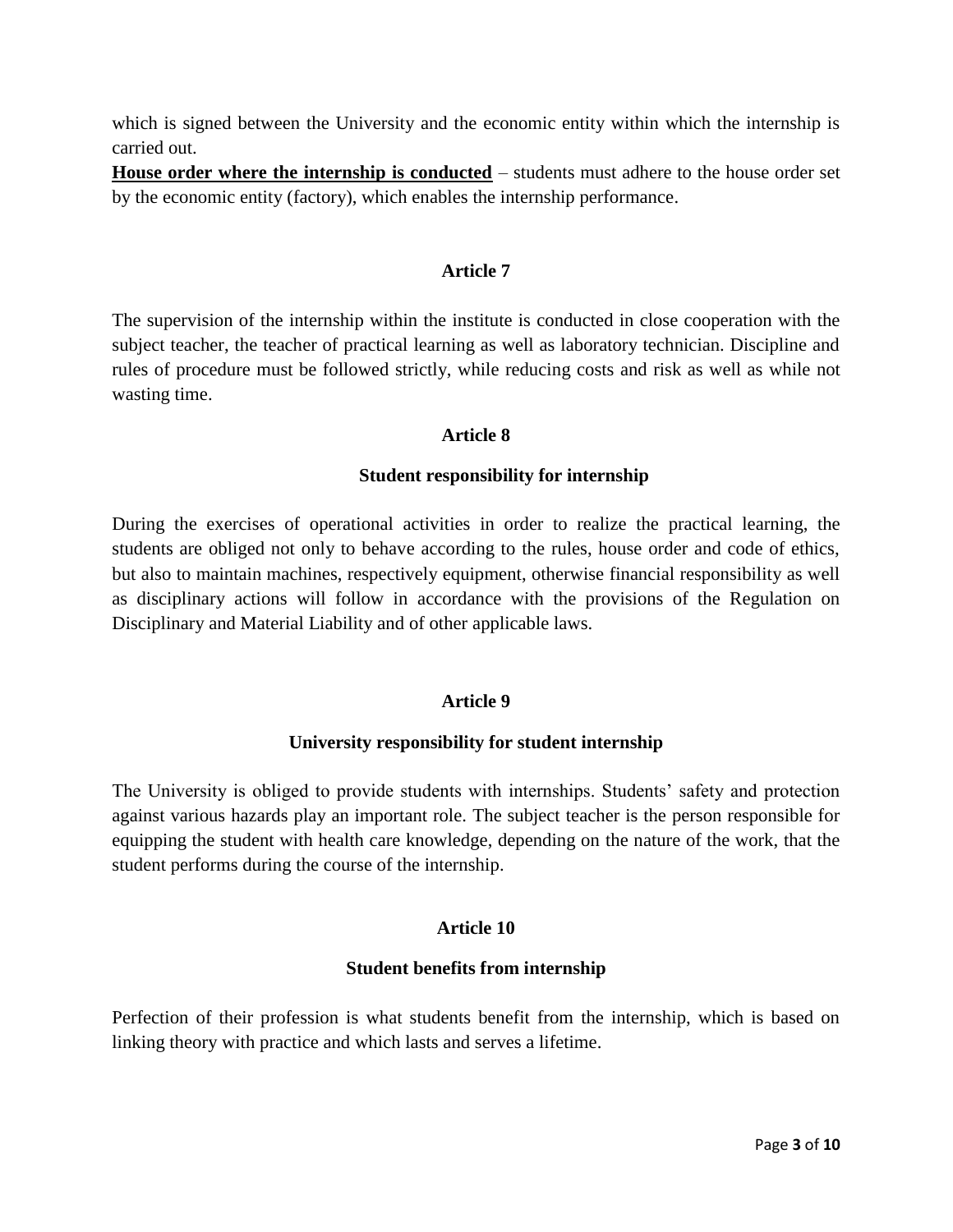## **Article 11**

## **Potential subjects for internship**

Taking into consideration the offered curricula, with the aim to organize internships, the University is committed to sign Memorandums of Understanding with companies in the following fields:

- Woodworking
- Interior architecture
- Furniture design
- Design and construction of wooden products
- Mechanical (primary) and secondary machining
- Graphic Design and Multimedia
- Energy efficiency
- Welding
- Finance and accounting
- Hospitality
- Etc.

#### **Article 12**

## **Monitoring possibilities of internship**

The monitoring process of student internship is carried out in accordance with Article 6 and 7 of this regulation. In special cases the monitoring process of attendance and success of the student could also be conducted by other persons that are appointed by a special decision from University management.

## **Article 13**

## **Evidence forms for student internship**

According to the regulation, the students are obliged to conduct internships for a certain period of time in one of the relevant companies operating in Kosovo. Student internship aims at linking theory with practice so that students are prepared as best as possible for the labour market.

The documentation for evidence of students' accomplishment of internship is classified in two types:

- 1. Student internship form, and
- 2. Semester internship form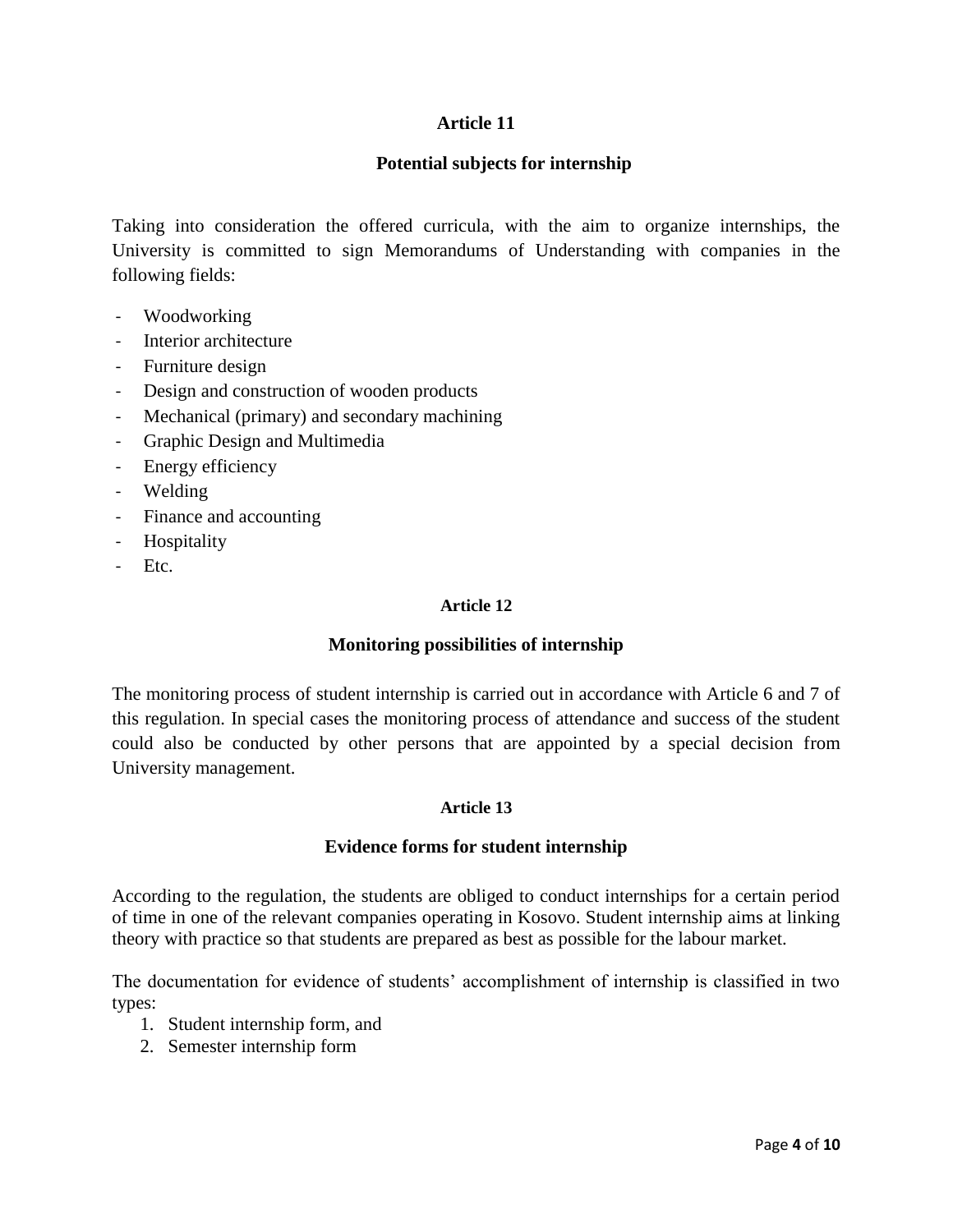These forms should include all information about economic entity (enterprise), student and accompanying person from the enterprise or University.

Attached are Annex 1, 2 and 3 of the Regulation.

Rector Prof. Dr. Agron Bajraktari [Signed]

\_\_\_\_\_\_\_\_\_\_\_\_\_\_\_\_\_\_\_\_\_\_\_\_\_\_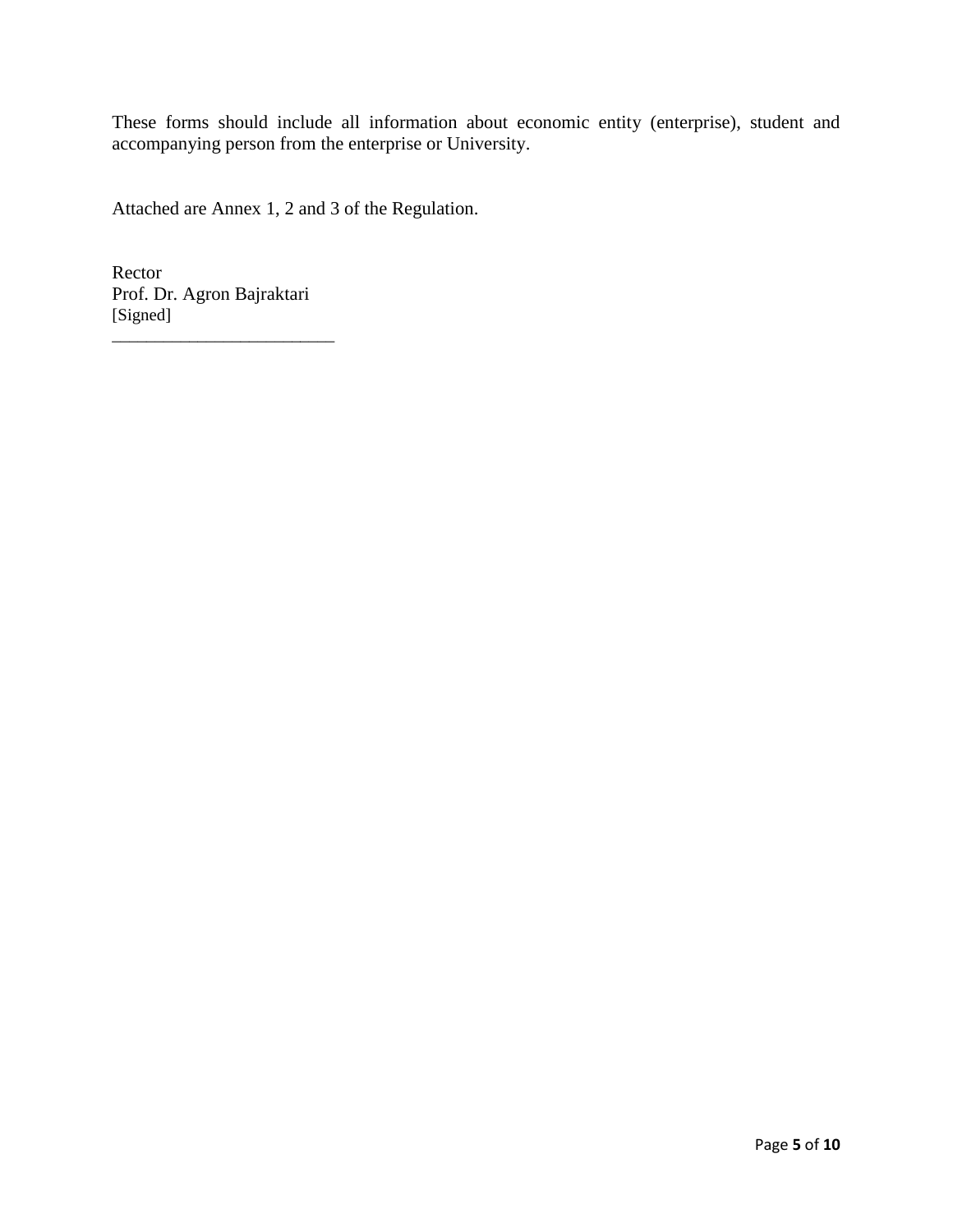Annex No.1 **Internship**

*STUDENT INTERNSHIP FORM* 

**\_\_\_\_\_\_\_\_\_\_\_\_\_\_\_\_\_\_\_\_\_\_\_\_\_\_\_\_\_**

**Name of the organization where the internship is conducted**

**\_\_\_\_\_\_\_\_\_\_\_\_\_\_\_\_\_\_\_\_\_\_\_\_\_\_\_\_\_ Adress of the organization**

|                                              |                  |                 | According to the regulation, student/-s of the University of Applied Sciences in Ferizaj are obliged to                                                                                                                 |
|----------------------------------------------|------------------|-----------------|-------------------------------------------------------------------------------------------------------------------------------------------------------------------------------------------------------------------------|
|                                              |                  |                 | conduct internships for a certain period of time in one of the relevant companies operating in Kosovo.<br>Student internship aims at linking theory with practice so that students are prepared as best as possible for |
| the labour market.                           |                  |                 |                                                                                                                                                                                                                         |
| Student/-s (can be a group of students):     |                  |                 |                                                                                                                                                                                                                         |
|                                              |                  |                 |                                                                                                                                                                                                                         |
|                                              |                  |                 |                                                                                                                                                                                                                         |
|                                              |                  |                 |                                                                                                                                                                                                                         |
| Subject:                                     |                  |                 |                                                                                                                                                                                                                         |
|                                              |                  |                 |                                                                                                                                                                                                                         |
| Internship objectives:                       |                  |                 |                                                                                                                                                                                                                         |
|                                              | 1.               |                 |                                                                                                                                                                                                                         |
|                                              | 2.               |                 |                                                                                                                                                                                                                         |
|                                              | $\overline{3}$ . |                 |                                                                                                                                                                                                                         |
| <b>Period of internship:</b> Date: From ---- |                  | To              |                                                                                                                                                                                                                         |
| Internship results:                          |                  |                 |                                                                                                                                                                                                                         |
|                                              | a) Very good     | b) Good         | c) Satisfactory                                                                                                                                                                                                         |
|                                              | d) Acceptable    | e) Insufficient |                                                                                                                                                                                                                         |
| <b>Eventual remarks or comments:</b>         |                  |                 |                                                                                                                                                                                                                         |
|                                              |                  |                 |                                                                                                                                                                                                                         |
|                                              |                  |                 |                                                                                                                                                                                                                         |
|                                              |                  |                 |                                                                                                                                                                                                                         |
|                                              |                  |                 |                                                                                                                                                                                                                         |
|                                              |                  |                 |                                                                                                                                                                                                                         |
| Date:                                        |                  |                 | Supervisor:                                                                                                                                                                                                             |
|                                              |                  |                 |                                                                                                                                                                                                                         |
|                                              |                  |                 | Professor or organization officer:                                                                                                                                                                                      |
| Place:                                       |                  |                 |                                                                                                                                                                                                                         |
|                                              |                  |                 |                                                                                                                                                                                                                         |
| Annex No. 2                                  |                  |                 |                                                                                                                                                                                                                         |
| <u>Semester internship:</u>                  |                  |                 |                                                                                                                                                                                                                         |
|                                              |                  |                 |                                                                                                                                                                                                                         |
|                                              |                  |                 |                                                                                                                                                                                                                         |
| Honorable owner of the company               |                  |                 |                                                                                                                                                                                                                         |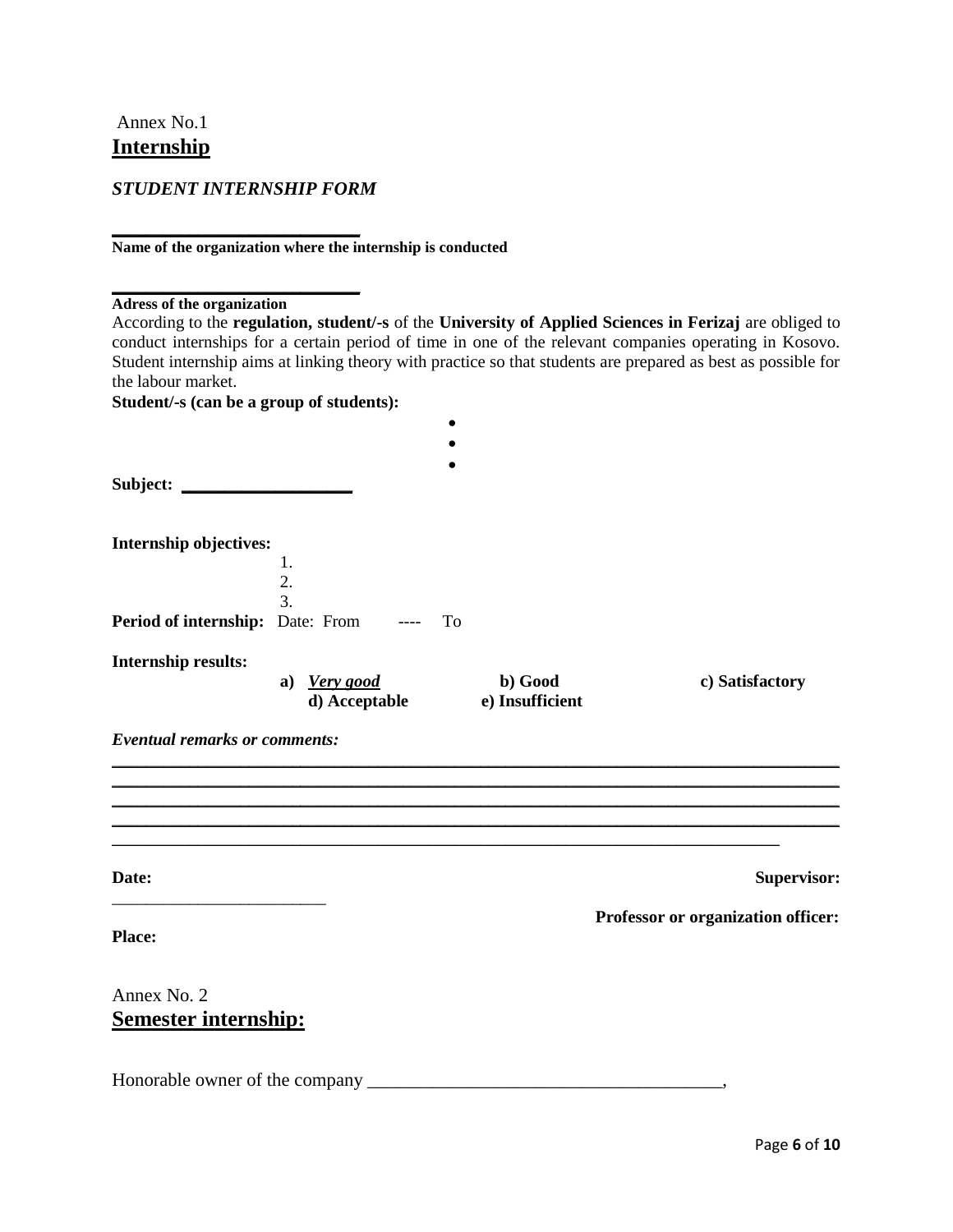Thank you very much for accepting the student of the **Faculty of \_\_\_\_\_\_\_\_\_\_\_\_\_\_\_\_\_\_\_\_\_\_\_\_\_\_\_\_\_\_\_\_\_\_ of the study program \_\_\_\_\_\_\_\_\_\_\_\_\_\_\_\_\_\_\_\_\_\_\_\_\_\_\_\_\_\_\_**, to conduct the internship in your company.

Together we will evaluate the student \_\_\_\_\_\_\_\_\_\_\_\_\_\_\_\_\_\_\_\_\_, therefore, we kindly ask you to give your professional opinion, for the period within which the student was present in your company.

1. Attendance:

| Attendance | Date | Company's signature | Student signature |
|------------|------|---------------------|-------------------|
| Week I     |      |                     |                   |
| Week II    |      |                     |                   |
| Week III   |      |                     |                   |
| Week IV    |      |                     |                   |
| Week V     |      |                     |                   |
| Week VI    |      |                     |                   |
| Week VII   |      |                     |                   |
| Week VIII  |      |                     |                   |
| Week IX    |      |                     |                   |
| Week X     |      |                     |                   |
| Week XI    |      |                     |                   |
| Week XII   |      |                     |                   |

1. Interest for internship:

| Excellent | Very good | Good | Satisfactory | Insufficient |
|-----------|-----------|------|--------------|--------------|
|           |           |      |              |              |

2. Skills:

| Excellent | Very good | Good | Satisfactory | Insufficient |
|-----------|-----------|------|--------------|--------------|
|           |           |      |              |              |

## 3. Behavior:

| Excellent | Very good | Good | Satisfactory | Insufficient |
|-----------|-----------|------|--------------|--------------|
|           |           |      |              |              |

\_\_\_\_\_\_\_\_\_\_\_\_\_\_\_\_\_\_\_\_\_\_\_\_\_\_\_ \_\_\_\_\_\_\_\_\_\_\_\_\_\_\_\_\_\_\_\_\_\_\_\_\_\_\_

Professor: Owner of the company: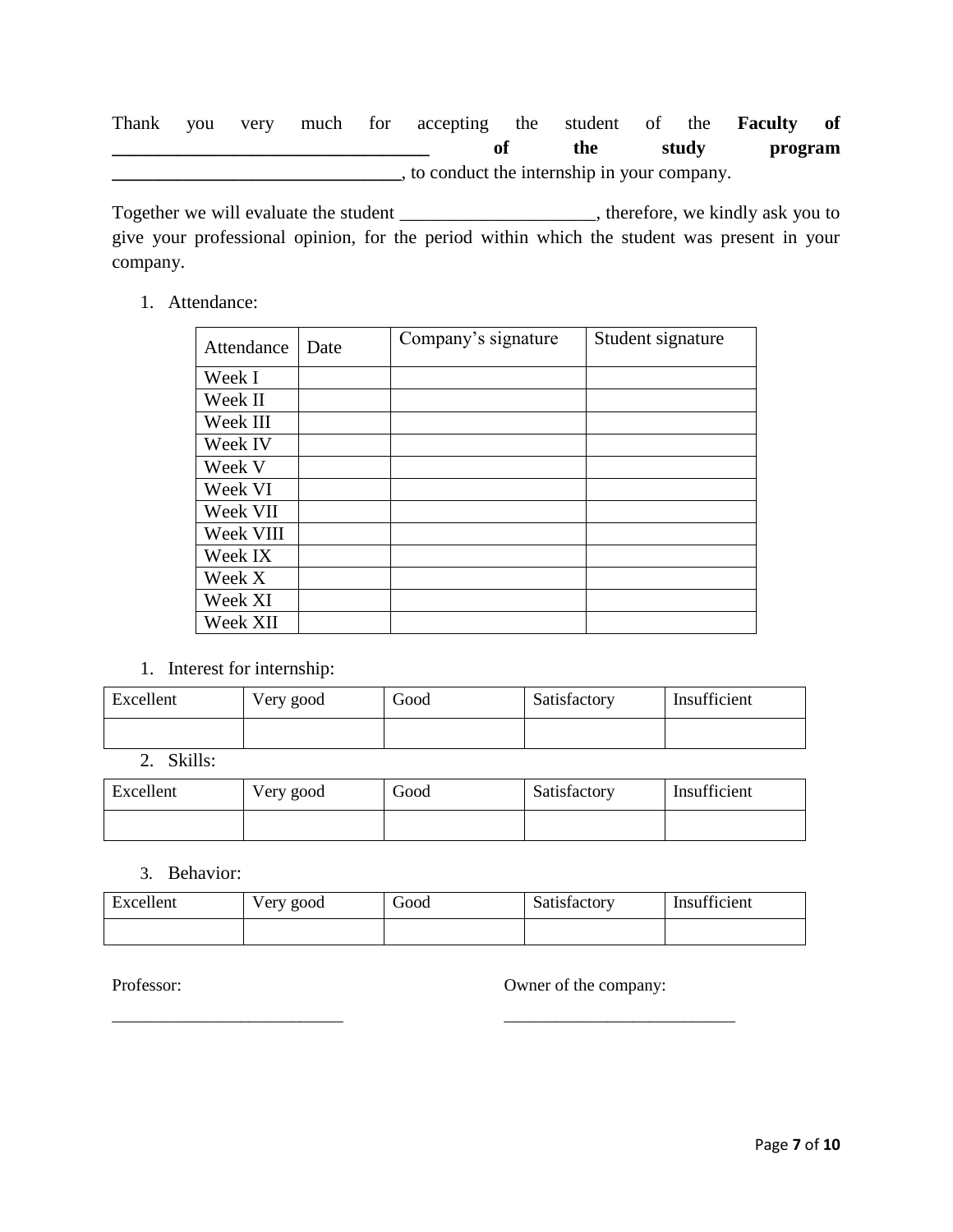#### **Student work during the preparation of the seminar:**

- 1. Company details where the internship has been conducted (no more than one page),
- 2. Type of product selected (for what purpose is being used),
- 3. Product drawing and product rendering,
- 4. Presentation of the product in the necessary projections,
- 5. Presentation of necessary cuts of the product,
- 6. Lay-out of necessary details,
- 7. Drawing of cutting schemes,
- 8. The calculation of the material (worksheets) must include all the elements that make up the product,
- 9. Fitting the product,
- 10. Product packaging.

**Eventual comments or remarks from the company (enterprise):**

Annex No. 3

# **Memorandum of Understanding**

between:

# **UNIVERSITY OF APPLIED SCIENCES IN FERIZAJ**

and

# **COMPANY FOR \_\_\_\_\_\_\_\_\_\_\_\_\_\_\_\_\_\_\_\_\_\_\_,,XXXX" IN XXXXXXX**

In the spirit of developing a university education as close as possible to industry, on  $xx/xxxxx$ , the University of Applied Sciences (hereinafter referred as "University"), represented by Rector Dr. Agron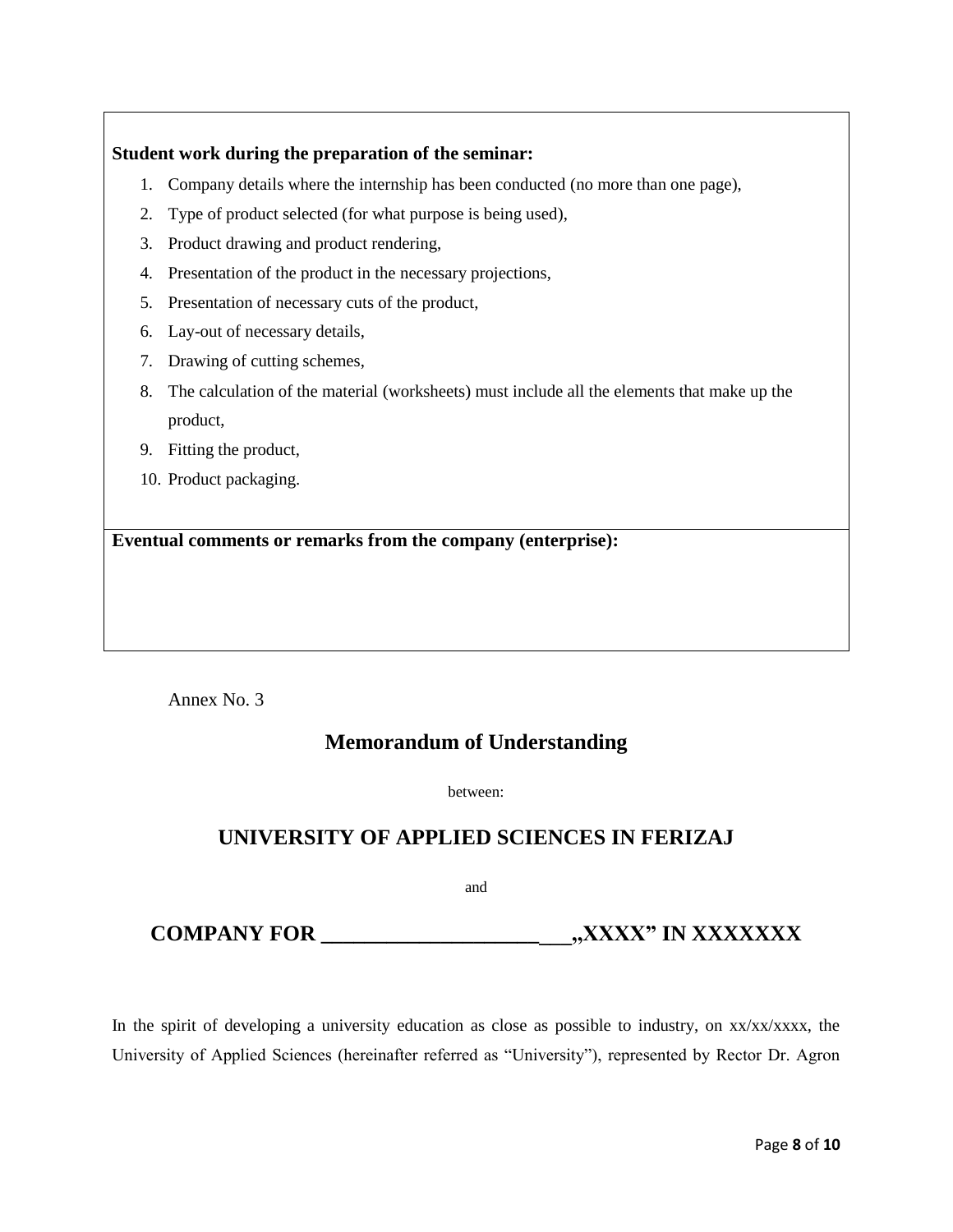Bajraktari, and the enterprise for "xxxx" (hereinafter referred as "Enterprise"), represented by Mr. xxxxxx xxxxxxx, enter into an inter-institutional cooperation agreement.

#### **Aim of the agreement**

I.

The aim of carrying out an internship is to create a sustainable link between theory and practice for a better achievement and advancement of knowledge, foreseen in the Faculty's curricula, but also for the country's economic growth in general.

#### **Object of the agreement**

II.

The object of the agreement is:

- I. The realization of practical observation of University students in the Enterprise specialized in the field of xxxxxxxxxxx.
- II. Developing diploma topics by enabling students, at the same time, to lead the theoretical/ scientific as well as practical part of the diploma in the Enterprise.
- III. University engagement in solving practical/ scientific problems of the Enterprise.

#### **Manner of accomplishing the agreement**

III.

Students of the I (first) year, II (second) year and III (third) year will conduct the practical observation in the Enterprise one day in two months (four times during one academic year).

Throughout the course of practical training, the students will be guided by teachers of adequate theoretical subject, while respecting all norms and legal provisions of the organization, which enables internships for students.

Students and other staff are not permitted to enter the departments without the presence of the person nominated by the manager of the company. Students and the staff are required to move only within the